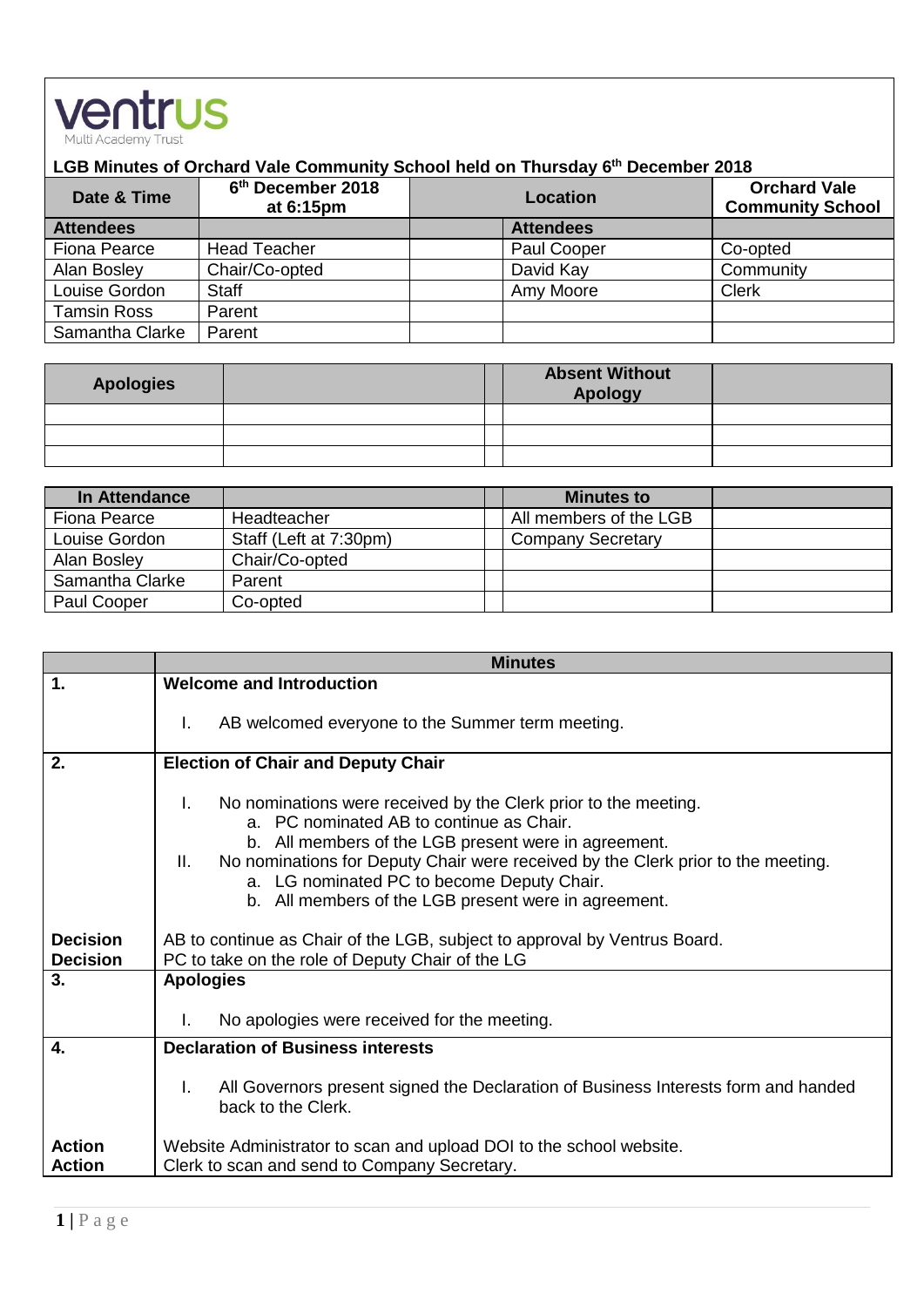| 5.                               | Minutes of the previous meeting                                                                                                                                                                                                                                                                                                                                                                                                                                                                                                                                       |  |
|----------------------------------|-----------------------------------------------------------------------------------------------------------------------------------------------------------------------------------------------------------------------------------------------------------------------------------------------------------------------------------------------------------------------------------------------------------------------------------------------------------------------------------------------------------------------------------------------------------------------|--|
|                                  | Τ.<br>PC suggested that the minutes from the previous meeting were a true and accurate<br>record of the meeting and that they be adopted as a record of the meeting held on<br>Thursday 8 <sup>th</sup> February 2018.                                                                                                                                                                                                                                                                                                                                                |  |
|                                  | a. This motion was seconded by LG.<br>AB signed a copy of the minutes.<br>Ⅱ.                                                                                                                                                                                                                                                                                                                                                                                                                                                                                          |  |
| <b>ACTION</b>                    | Clerk to send a signed copy of the minutes to the Company Secretary.                                                                                                                                                                                                                                                                                                                                                                                                                                                                                                  |  |
| 6.                               | <b>Matters arising from previous meeting</b>                                                                                                                                                                                                                                                                                                                                                                                                                                                                                                                          |  |
|                                  | Ι.<br>There were no matters arising from the previous minutes.                                                                                                                                                                                                                                                                                                                                                                                                                                                                                                        |  |
| 7.                               | <b>Report from Chairs Group</b>                                                                                                                                                                                                                                                                                                                                                                                                                                                                                                                                       |  |
|                                  | AB gave a summary of the Autumn term Chair of Governors meeting.<br>T.                                                                                                                                                                                                                                                                                                                                                                                                                                                                                                |  |
| 8. Standing Reports              |                                                                                                                                                                                                                                                                                                                                                                                                                                                                                                                                                                       |  |
| 8.1                              | <b>Health and Safety report</b>                                                                                                                                                                                                                                                                                                                                                                                                                                                                                                                                       |  |
|                                  | A copy of the report was circulated prior to the meeting.<br>Ι.<br>SC lead a discussion on the Health and Safety report and relayed the following<br>Ш.<br>information:<br>a. A new boiler has been fitted.<br>i. A new alve is to be fitted for thermostat control as boiler fitted with on/off                                                                                                                                                                                                                                                                      |  |
|                                  | switch at time of installation.<br>b. Adventure trail and boat have been replaced.<br>c. Further improvements to be done by February half term include:<br>i. Exterior lighting<br>ii. Ceilings to be re-plastered and painted<br>iii. 6 Velux windows are to be fixed<br>iv. Parent/pupil entrance floor to be replaced<br>v. Gate repair<br>vi. CCTV repairs<br>vii. Release mechanism on Kitchen door to be replaced<br>viii. Boiler in KS1 toilets to be replaced                                                                                                 |  |
| 8.2                              | <b>Safeguarding Report</b>                                                                                                                                                                                                                                                                                                                                                                                                                                                                                                                                            |  |
|                                  | A copy of the report was circulated prior to the meeting.<br>L.<br>LG confirmed that the following:<br>Ш.<br>a. CPOMs case histories were checked.<br>b. Single central record was checked and is up to date.<br>A discussion was had around new policy for obtaining references for parent helpers.<br>III.<br>a. A decision was made that references for new parent helpers will be required<br>going forward.<br>b. LGB also suggested a checklist for parent helpers, that includes a code of<br>conduct which a member of staff can take parent helpers through. |  |
| <b>DECISION</b><br><b>ACTION</b> | New parent helpers to provided references as part of Safeguarding procedure.<br>HT to create a code of conduct for parent helper and bring to Spring term meeting.                                                                                                                                                                                                                                                                                                                                                                                                    |  |
| 8.3                              | <b>SEND Report</b>                                                                                                                                                                                                                                                                                                                                                                                                                                                                                                                                                    |  |
|                                  | A copy of the report was circulated prior to the meeting.<br>I.<br>PC gave a brief overview of the report.<br>Ш.<br>Work has been done to re-define the Teaching Assistants role supporting pupils and to<br>III.<br>use finances to support pupils not just through staffing.                                                                                                                                                                                                                                                                                        |  |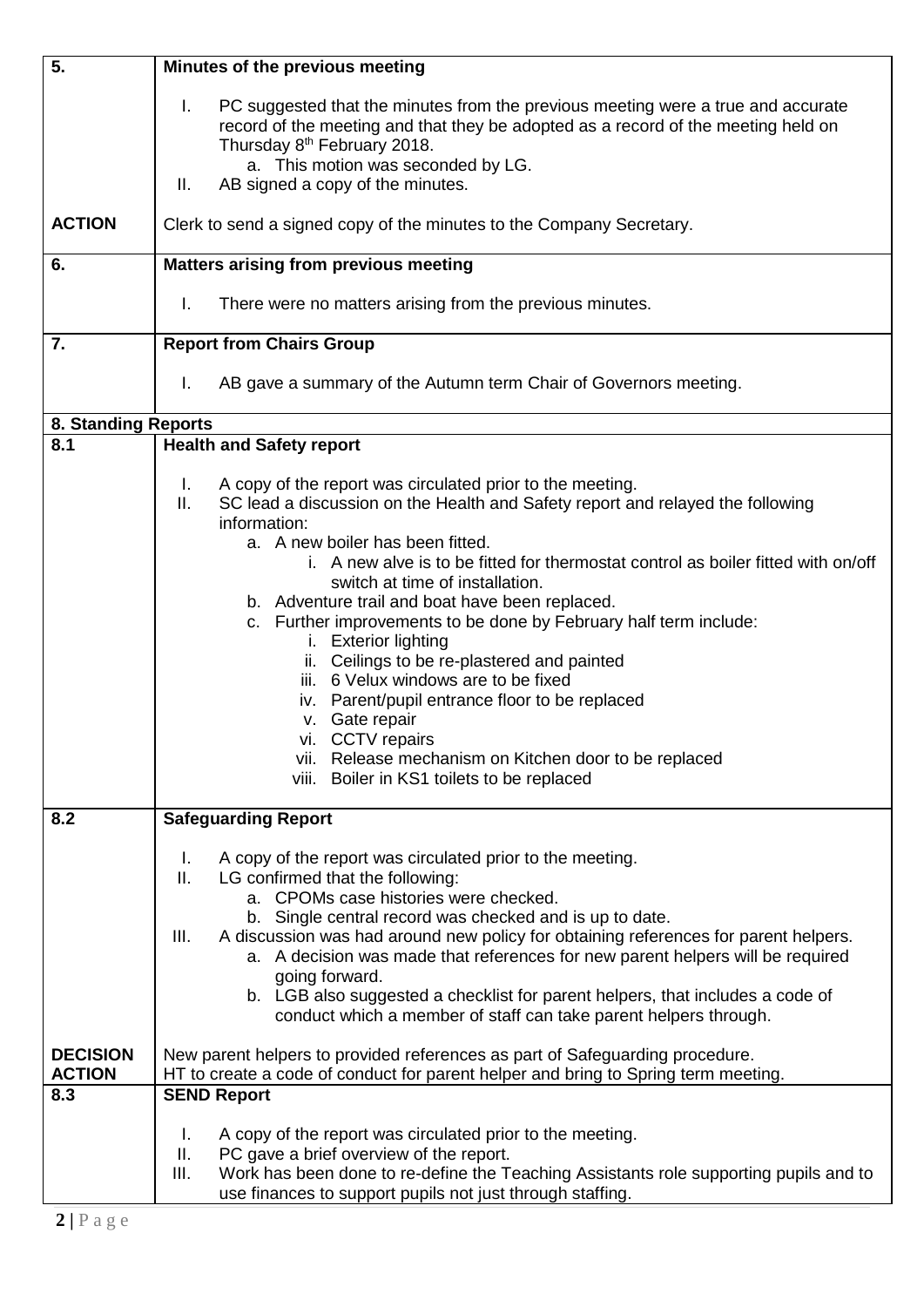|     | IV.<br>A discussion was had around media coverage of exclusions                                                                  |  |
|-----|----------------------------------------------------------------------------------------------------------------------------------|--|
| 9.  | <b>Governor Challenge Tracker</b>                                                                                                |  |
|     | Previous challenges raised were:<br>Τ.                                                                                           |  |
|     | a. Track the condition of the school facilities                                                                                  |  |
|     | i. Maintenance has been carried out and a new boiler fitted.                                                                     |  |
|     | ii. Several outstanding jobs are being considered by Ventrus.                                                                    |  |
|     | b. How the new intervention room will impact the use of the SEN budget,                                                          |  |
|     | monitoring top up funding in particular.                                                                                         |  |
|     | i. 9 children currently supported with 20-minute sessions.                                                                       |  |
|     | ii. Since the beginning of term only one day which there was disruption                                                          |  |
|     | which was due to factors outside the classroom environment.                                                                      |  |
|     | iii. Pupils are engaged in learning and improvements can be seen                                                                 |  |
|     | compared to the beginning of term.                                                                                               |  |
|     | iv. 3 TA's supporting pupils and this had led to pupils engaging more in<br>lessons.                                             |  |
|     | v. Classroom provides an environment to meet the needs of all the                                                                |  |
|     | children.                                                                                                                        |  |
|     | vi. Reciprocal staff visits to WII combe to be arranged for staff at both                                                        |  |
|     | schools to see each of the two provisions at each school.                                                                        |  |
|     | Ш.<br>The following challenges were raised:                                                                                      |  |
|     | a. Track the half termly outcomes for Maths and Reading.                                                                         |  |
|     | i. LG and SC to focus on Reading.                                                                                                |  |
|     | ii. TR and DK to focus on Maths.<br>b. Track the impact knowledge sheets have had on pupil's homework.                           |  |
|     |                                                                                                                                  |  |
| 10. | <b>Headteacher Report and responses to Governor questions</b>                                                                    |  |
|     |                                                                                                                                  |  |
|     | A copy of the report was sent prior to the meeting.<br>T.                                                                        |  |
|     | Headteacher gave a verbal update on the following:<br>Ш.                                                                         |  |
|     | a. School had two visits from the Director of School Improvement which were very                                                 |  |
|     | positive.<br>b. Looking at Teaching and Learning, taking it back to basics with a continual                                      |  |
|     | approach across the year groups.                                                                                                 |  |
|     | c. Maths still remains a focal point and work is in progress to look at the curriculum                                           |  |
|     | from Early Years to year 6.                                                                                                      |  |
|     | d. School working on a schedule with a focus on reading for 4 weeks and math's                                                   |  |
|     | for 6 weeks. This is then repeated.                                                                                              |  |
|     | e. Adopting the 4-step process for simplifying teaching.                                                                         |  |
|     | f. A whole staff approach has been adopted, engaging staff so they understand<br>the part they are playing in pupils' education. |  |
|     | Last year's work around the general curriculum was positive. Looking to use this<br>g.                                           |  |
|     | information to inform planning and teaching. Accountability across all staff for                                                 |  |
|     | what children are learning at different ages and stages across the school with a                                                 |  |
|     | whole school overview to track learning through the school.                                                                      |  |
|     | h. PPA has continued to be covered by HLTA's. Staffing reduction has not had a                                                   |  |
|     | major impact upon the school as experienced staff in place who are able to                                                       |  |
|     | adapt.                                                                                                                           |  |
|     | Knowledge sheets have been introduced for pupil's homework to assist parents<br>i.                                               |  |
|     | in helping with homework.<br>The school have continued to manage trip experiences and staff have worked<br>İ.                    |  |
|     | hard to make sure these continue to run.                                                                                         |  |
|     | PC Left at 8:00pm.                                                                                                               |  |
| 11. | <b>EYFS Audit Report</b>                                                                                                         |  |
|     |                                                                                                                                  |  |
|     | HT mentioned there has been no further feedback from visits.<br>Ι.<br>Ш.<br>The action plan points have been followed up.        |  |
|     | There has been no further audit.<br>III.                                                                                         |  |
|     |                                                                                                                                  |  |